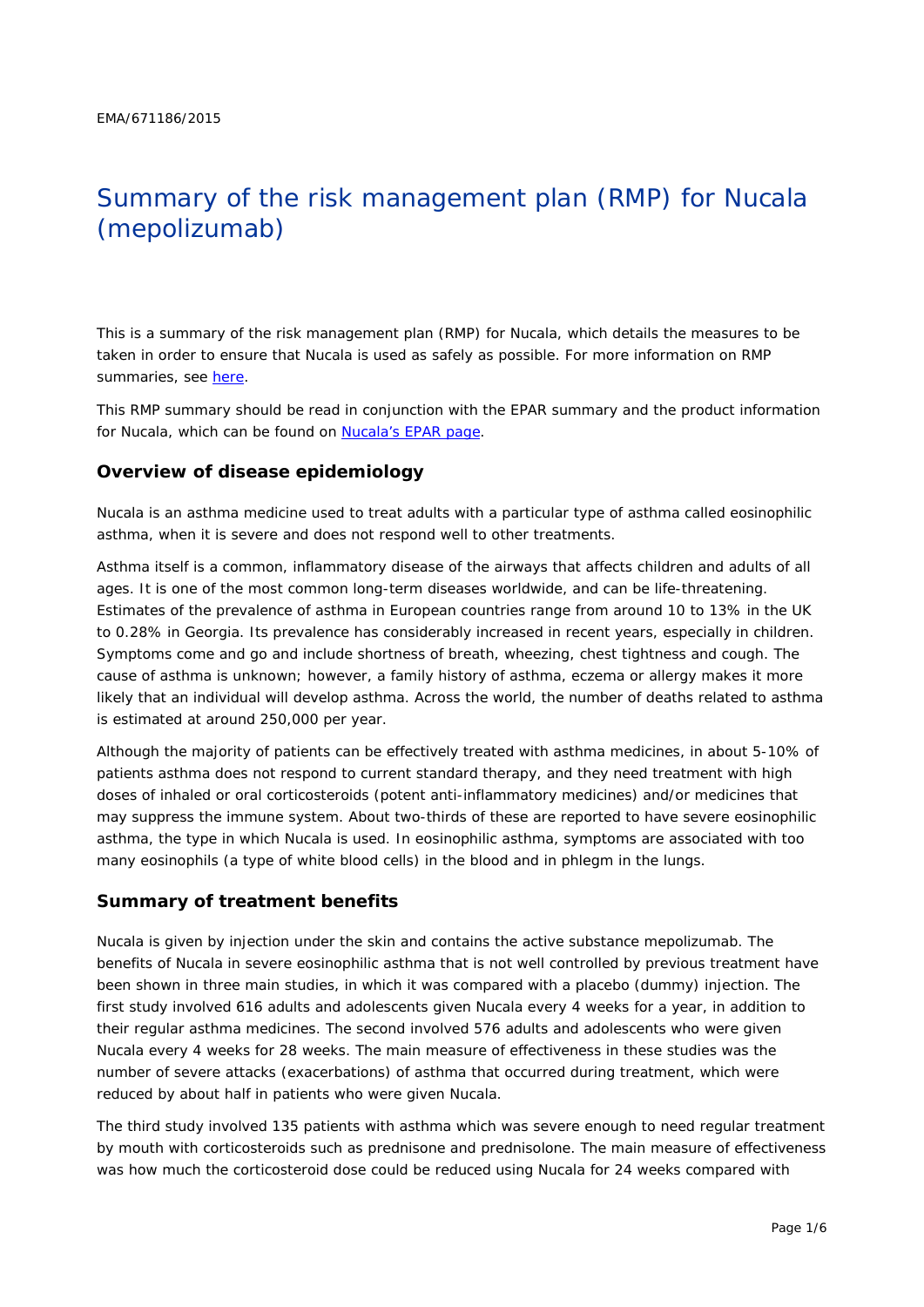placebo. Over half (37 of 69) of the patients given Nucala were able to reduce their daily corticosteroid dose by more than 50% to a dose of 5 mg or less, and 10 of them were able to stop corticosteroids altogether, compared with about a third of those given placebo (22 of 66, of whom 5 were able to stop corticosteroids).

## **Unknowns relating to treatment benefits**

Patients in these studies were mostly white and at least 18 years old. There is no evidence to suggest Nucala would work any differently in non-white patients or children. The studies excluded patients who were pregnant or breastfeeding, so there is little information about treatment with Nucala in these patients.

# **Summary of safety concerns**

| <b>Risk</b>      | What is known                             | Preventability                             |  |  |
|------------------|-------------------------------------------|--------------------------------------------|--|--|
| Allergic         | Allergic reactions (including swelling of | The product information for doctors and    |  |  |
| reactions and    | the face, lips, mouth or tongue;          | patients warns that allergic reactions can |  |  |
| allergic-like    | wheezing, difficulty in breathing or      | occur in patients receiving Nucala.        |  |  |
| reactions        | shortness of breath; low blood pressure   | Patients should be told about the          |  |  |
| caused by        | with fainting, dizziness or light-        | symptoms of these reactions and the        |  |  |
| Nucala.          | headedness; rash; and itchy raised        | importance of telling a doctor right away  |  |  |
|                  | bumps or hives) have been reported in     | if these symptoms occur.                   |  |  |
|                  | up to 1 patient in 10 given Nucala but    | Patients should also be aware that some    |  |  |
|                  | these reactions have also been reported   | of these reactions can be serious and      |  |  |
|                  | in people given placebo (a dummy          | that the reactions can begin hours or      |  |  |
|                  | injection).                               | days after an injection of Nucala.         |  |  |
| Reactions        | Reactions around the area of the skin     | The product information for doctors and    |  |  |
| around the       | where the injection of Nucala was given   | patients warns that reactions can occur    |  |  |
| area of the skin | have been reported in 8 out of every 100  | around the area of the skin where the      |  |  |
| where Nucala     | patients. These same types of reactions   | shot of Nucala was injected.               |  |  |
| was injected     | were also reported in 3 out of every 100  |                                            |  |  |
| (injection-site  | patients who got an injection with        |                                            |  |  |
| reactions).      | placebo. The most common symptoms         |                                            |  |  |
|                  | were pain, redness, swelling, itching,    |                                            |  |  |
|                  | and burning. These reactions were not     |                                            |  |  |
|                  | severe and most resolved within a few     |                                            |  |  |
|                  | days.                                     |                                            |  |  |

#### *Important identified risks*

#### *Important potential risks*

| <b>Risk</b>          | What is known                                                                    |
|----------------------|----------------------------------------------------------------------------------|
| Production of        | Like related medicines, the active substance in Nucala, mepolizumab, may         |
| antibodies against   | trigger the immune system (the body's natural defences) and cause the            |
| Nucala by the body's | production of antibodies (a protein that recognises Nucala as 'foreign') against |
| natural defences     | the medicine. These antibodies could decrease the effectiveness of Nucala in     |
| (immunogenicity)     | controlling asthma and they may increase the chance of side effects such as      |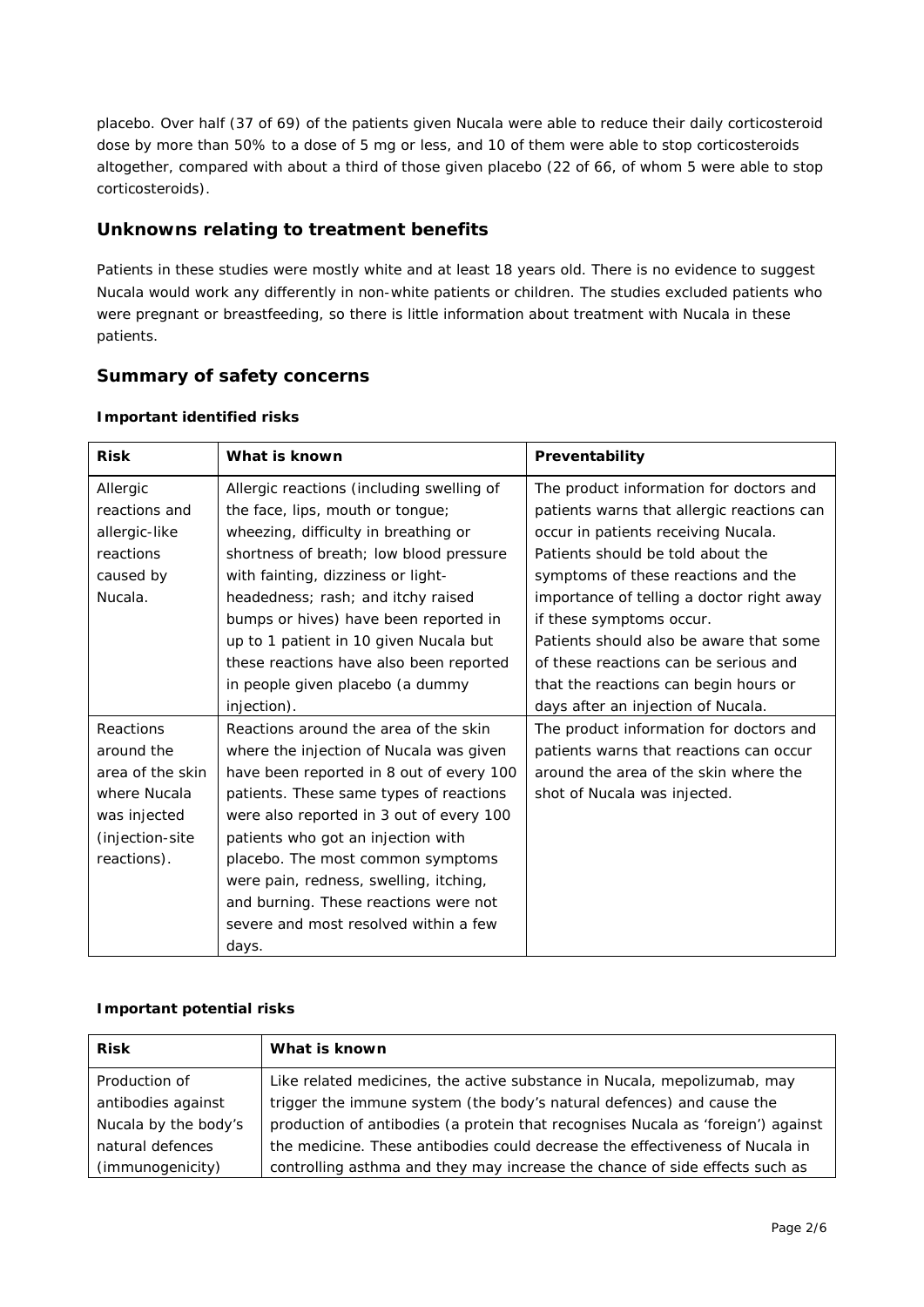| <b>Risk</b>                                                                         | What is known                                                                                                                                                                                                                                                                                                                                                                                                                                                                                                                                                                                                                                                                                                                                                                                                                                                                                                                                                                                                          |
|-------------------------------------------------------------------------------------|------------------------------------------------------------------------------------------------------------------------------------------------------------------------------------------------------------------------------------------------------------------------------------------------------------------------------------------------------------------------------------------------------------------------------------------------------------------------------------------------------------------------------------------------------------------------------------------------------------------------------------------------------------------------------------------------------------------------------------------------------------------------------------------------------------------------------------------------------------------------------------------------------------------------------------------------------------------------------------------------------------------------|
|                                                                                     | allergic reactions.<br>In studies of Nucala in patients with severe asthma, 6 out of every 100<br>patients tested positive for such antibodies. However, in most people the<br>presence of these antibodies did not appear to reduce Nucala's effectiveness<br>or cause side effects.                                                                                                                                                                                                                                                                                                                                                                                                                                                                                                                                                                                                                                                                                                                                  |
| Increased infections<br>(infections related to<br>alteration in immune<br>response) | Nucala lowers the body's levels of certain white blood cells, called eosinophils,<br>and patients with low white blood cell counts have a higher chance of<br>developing an infection. Although this may be less likely with lowered<br>eosinophil counts than with some other types of white blood cell, infections<br>(especially serious infections) are a potential concern with medicines like<br>Nucala, particularly as many patients with severe asthma already take other<br>medicines that affect the body's ability to fight infection.<br>In studies with Nucala in patients with severe asthma, overall infections and<br>serious infections occurred in similar numbers among patients given Nucala<br>compared with those given placebo. Infections of the airways (lower<br>respiratory tract), throat (pharyngitis) and urinary tract each occurred in<br>between 3 and 4 people in 100 given the medicine and were slightly more<br>common with Nucala than placebo, but were not serious or severe. |
| Cancers (malignancy)<br>related to alteration<br>in immune response                 | Certain white blood cells are part of the immune system and help the body to<br>fight cancer. Cancer is therefore a potential concern with medicines such as<br>Nucala that lower eosinophils and affect the body's immune system.<br>Cancers were monitored during the studies that tested Nucala in patients with<br>severe asthma. Cancers occurred in similar numbers among patients who got<br>Nucala compared with those who got placebo and the types of cancers were<br>similar to those occurring generally in people no matter what medicines they<br>take.                                                                                                                                                                                                                                                                                                                                                                                                                                                  |
| Side effects on the<br>heart and blood<br>vessels<br>(cardiovascular<br>safety)     | Effects on the heart and blood vessels were monitored during the studies that<br>tested Nucala in patients with severe asthma. In general, effects on the heart<br>and blood vessels occurred in similar numbers among patients who got Nucala<br>compared with those who got placebo. In one study of different doses in<br>patients with severe asthma, effects on the heart occurred more often in the<br>patients given Nucala than those who got placebo. This finding was not seen<br>in other studies in patients with severe asthma or other diseases.                                                                                                                                                                                                                                                                                                                                                                                                                                                         |
| Worsening of asthma<br>when Nucala<br>treatment is stopped                          | Worsening of disease symptoms (rebound) when a medicine is stopped is a<br>potential concern and was monitored during the studies that tested Nucala in<br>patients with severe asthma. Asthma worsened after treatment was stopped<br>in similar numbers of patients given Nucala and given placebo.                                                                                                                                                                                                                                                                                                                                                                                                                                                                                                                                                                                                                                                                                                                  |

#### *Missing information*

| <b>Risk</b>         | What is known                                                                   |
|---------------------|---------------------------------------------------------------------------------|
| Patients who are    | There is limited information on the safety of Nucala in pregnant women so it is |
| pregnant or who are | not known for sure whether it increases the chance of problems with             |
| currently           | pregnancies or the baby. Animals given Nucala did not have an increase in       |
| breastfeeding       | such problems. A study is planned to collect information on outcomes in         |
|                     | women who receive Nucala during their pregnancy, and to compare this with       |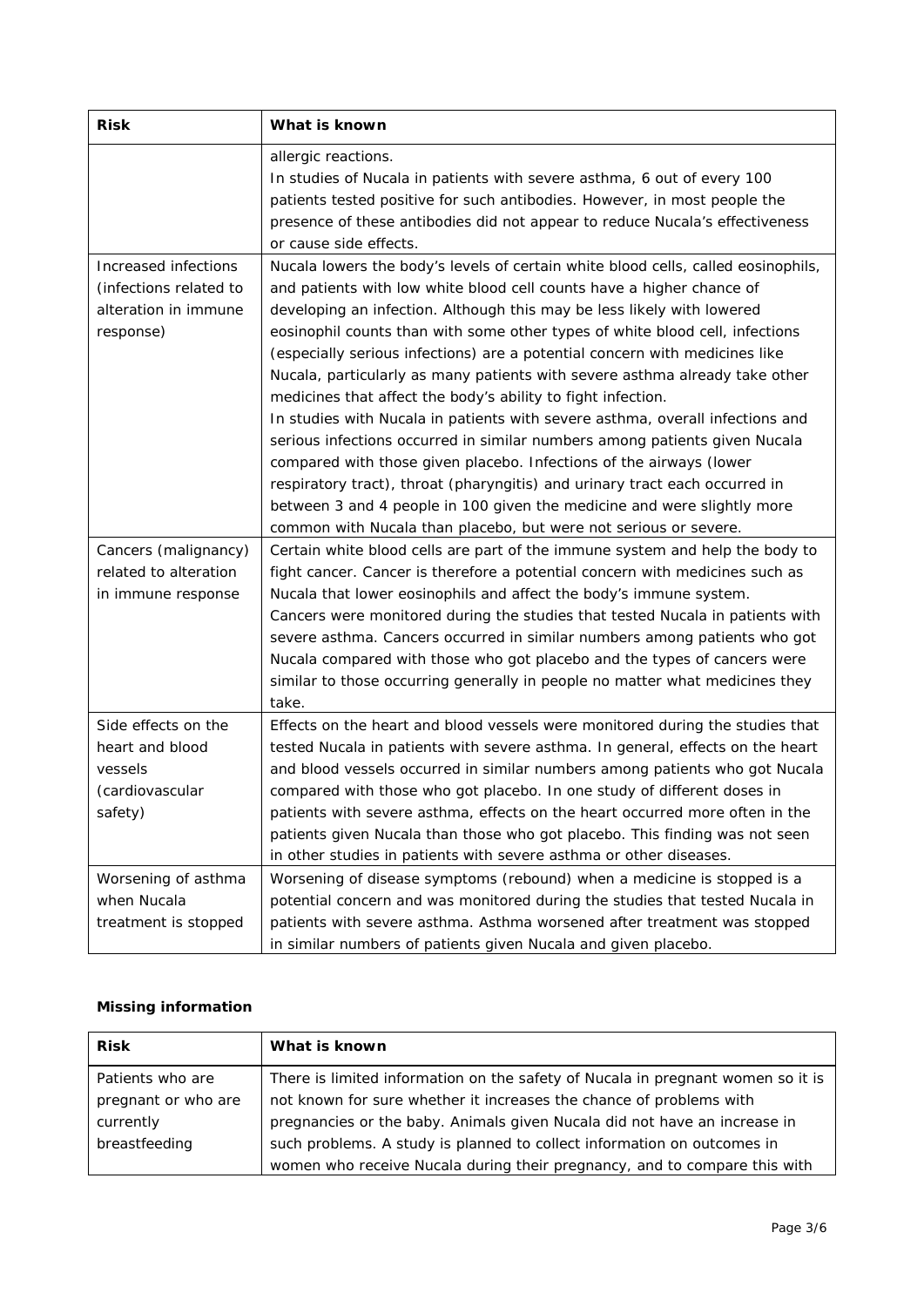| <b>Risk</b>             | What is known                                                                     |  |
|-------------------------|-----------------------------------------------------------------------------------|--|
|                         | outcomes in pregnant women with asthma who do not receive this medicine.          |  |
|                         | Patients should tell their doctor if they think they may be pregnant or are       |  |
|                         | planning to have a baby while taking Nucala.                                      |  |
| Patients who are less   | Nineteen patients aged 12 to17 years were studied in severe asthma studies        |  |
| than 18 years of age    | with Nucala. The information is limited but the safety of Nucala and how the      |  |
|                         | body handled the medicine in these patients was similar to adult patients.        |  |
|                         | Children with severe asthma under 12 years of age have not been studied. A        |  |
|                         | study in children 6 to 11 years of age is planned to test how the body handles    |  |
|                         | Nucala in this younger age group.                                                 |  |
| <b>Elderly patients</b> | There is limited information on the use of Nucala in patients who are 65 years    |  |
|                         | or older, but the safety of Nucala and how the body handled the drug did not      |  |
|                         | appear to differ based on age.                                                    |  |
| Patients with parasitic | As Nucala reduces the number of eosinophils (a type of white blood cells), it     |  |
| infections or at high   | may affect how the body fights infections with parasites. Patients infected with  |  |
| risk of infection with  | parasites were not studied in the severe asthma studies that tested Nucala.       |  |
| parasites               | Patients infected with parasites should be treated for the infection before       |  |
|                         | getting Nucala. If a patient being treated with Nucala gets a parasite infection, |  |
|                         | the doctor may temporarily stop Nucala if the parasite infection does not         |  |
|                         | respond to treatment.                                                             |  |
| Limited long-term       | There is limited information of the long-term effects of Nucala on patients       |  |
| safety information on   | given the recommended dose of 100 mg by injection under the skin. The             |  |
| the dose of 100 mg      | average time that patients received this dose was 12 months in studies so far.    |  |
| given by injection      | Some patients have received the dose for up to 17 months. There are studies       |  |
| under the skin          | ongoing in patients with severe asthma to continue to investigate the safety of   |  |
|                         | Nucala for longer periods.                                                        |  |

# **Summary of risk minimisation measures by safety concern**

All medicines have a summary of product characteristics (SmPC) which provides physicians, pharmacists and other healthcare professionals with details on how to use the medicine, and also describes the risks and recommendations for minimising them. Information for patients is available in lay language in the package leaflet. The measures listed in these documents are known as 'routine risk minimisation measures'.

The SmPC and the package leaflet are part of the medicine's product information. The product information for Nucala can be found on [Nucala's EPAR page.](http://www.ema.europa.eu/ema/index.jsp?curl=/pages/medicines/human/medicines/003860/human_med_001933.jsp)

This medicine has no additional risk minimisation measures.

## **Planned post-authorisation development plan**

| Study/activity<br>(including study<br>number) | <b>Objectives</b> | Safety concerns<br>/efficacy issue<br>addressed | <b>Status</b> | <b>Planned date for</b><br>submission of<br>(interim and)<br>final results |
|-----------------------------------------------|-------------------|-------------------------------------------------|---------------|----------------------------------------------------------------------------|
| Pregnancy                                     | To evaluate       | Adverse impact of                               | Planned       | Final report 2Q                                                            |

*List of studies in post-authorisation development plan*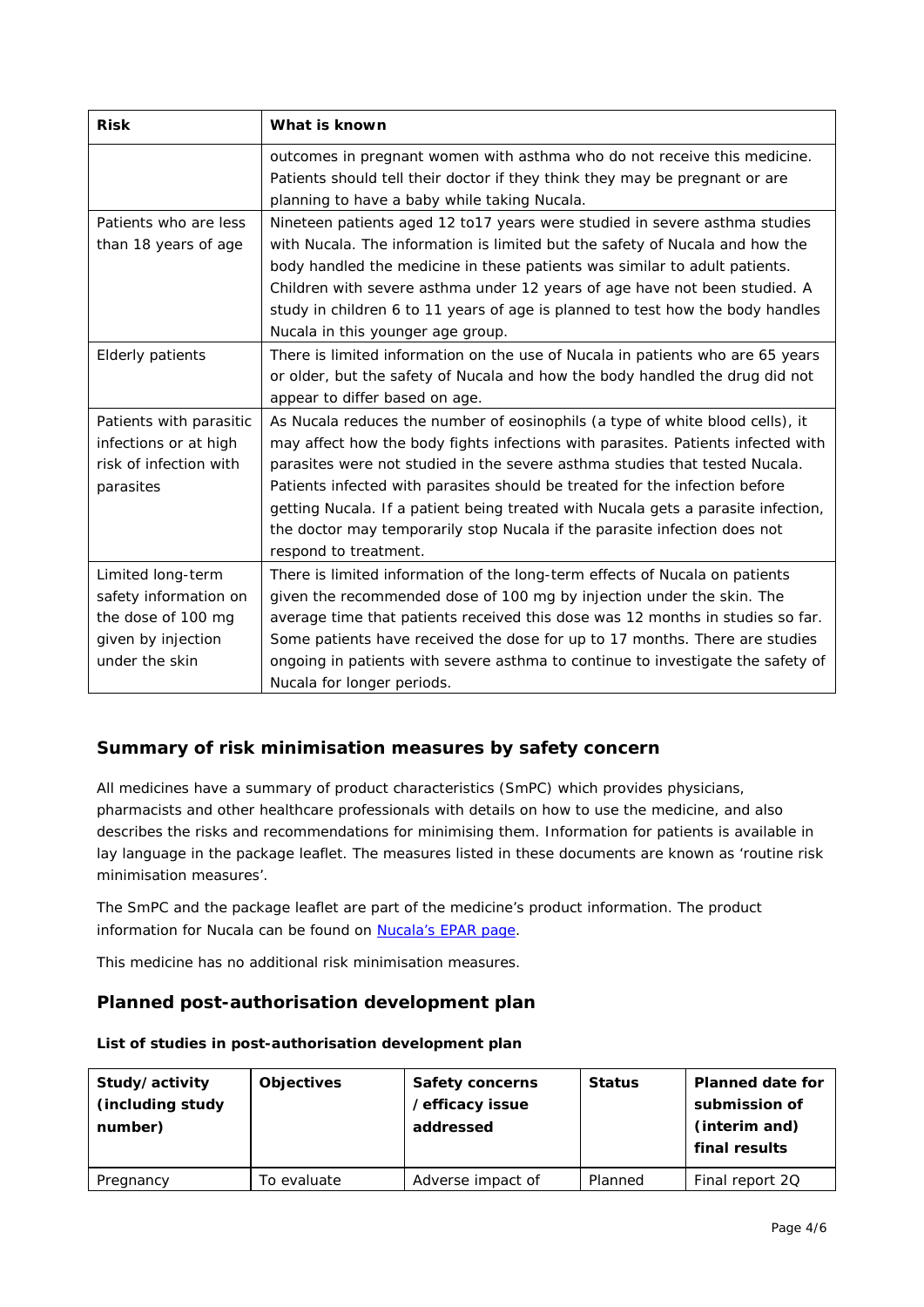| Study/activity<br>(including study<br>number)                                                                                                                                                                                                                                                      | <b>Objectives</b>                                                                                                                                                                                                                                                                        | Safety concerns<br>/efficacy issue<br>addressed                                                            | <b>Status</b> | <b>Planned date for</b><br>submission of<br>(interim and)<br>final results |
|----------------------------------------------------------------------------------------------------------------------------------------------------------------------------------------------------------------------------------------------------------------------------------------------------|------------------------------------------------------------------------------------------------------------------------------------------------------------------------------------------------------------------------------------------------------------------------------------------|------------------------------------------------------------------------------------------------------------|---------------|----------------------------------------------------------------------------|
| Surveillance Study                                                                                                                                                                                                                                                                                 | outcomes for<br>pregnant women<br>with asthma and<br>their infants<br>exposed to Nucala.                                                                                                                                                                                                 | mepolizumab<br>exposure to<br>pregnancy outcomes<br>and birth defects                                      |               | 2022                                                                       |
| MEA115666: A<br>multi-centre, open-<br>label, long-term<br>safety study of<br>mepolizumab in<br>asthmatic subjects<br>who participated in<br>the MEA112997 trial                                                                                                                                   | To describe the<br>long-term safety<br>profile of Nucala.                                                                                                                                                                                                                                | Long-term safety                                                                                           | Ongoing       | Final report 2018                                                          |
| 201312: A multi-<br>centre, open-label,<br>study of<br>mepolizumab in a<br>subset of subjects<br>with a history of life<br>threatening/<br>seriously debilitating<br>asthma who<br>participated in the<br><b>MEA115661 Trial</b>                                                                   | To provide<br>extended<br>treatment with<br>Nucala to subjects<br>from study<br>MEA115661 and to<br>further describe<br>long-term safety in<br>these subjects.                                                                                                                           | Long-term safety                                                                                           | Ongoing       | Final report 2018                                                          |
| Study 200862:<br>A randomised,<br>double-blind,<br>placebo-controlled,<br>parallel-group,<br>multi-centre 24-<br>week study to<br>evaluate the efficacy<br>and safety of<br>mepolizumab<br>adjunctive therapy<br>in subjects with<br>severe eosinophilic<br>asthma on markers<br>of asthma control | A study to evaluate<br>the efficacy of<br>Nucala 100 mg<br>subcutaneous<br>injection every 4<br>weeks versus<br>placebo on health-<br>related quality of<br>life and on $FEV1$ (a<br>measure of lung<br>function) in adults<br>and adolescents<br>with severe<br>eosinophilic<br>asthma. | To assess the safety<br>and tolerability of<br>mepolizumab<br>compared with<br>placebo in severe<br>asthma | Ongoing       | Final report<br>November 2016                                              |

# *Studies which are a condition of the marketing authorisation*

None of the above studies is a condition of the marketing authorisation.